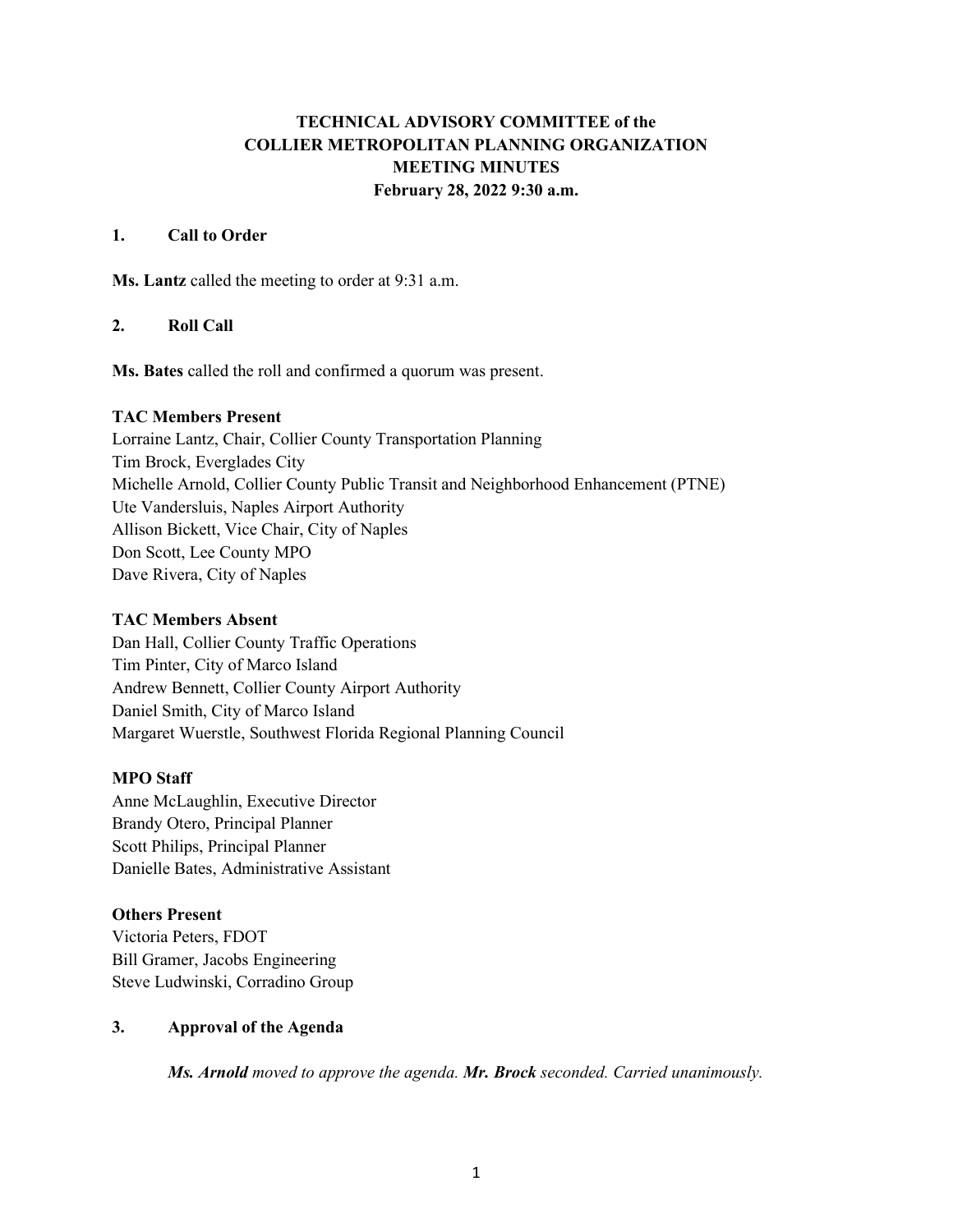### **4. Approval of the January 24, 2022 Meeting Minutes**

*Ms. Arnold moved to approve the January 24, 2022 meeting minutes. Ms. Bickett seconded. Carried unanimously.*

### **5. Public Comments for Items not on the Agenda**

None.

# **6. Agency Updates**

# **A. FDOT**

**Ms. Peters:** As of this morning, we were advised the Work Program development is going to the Legislature. There was a snapshot taken February  $15<sup>th</sup>$  that was the TIP download file and another more accurate one will be taken on April 11<sup>th</sup>. Bessie Reina with FDOT's Planning Studio is hosting a workshop focusing on safe speeds and counter measures to address speeding challenges. Safe speeds are one of the five elements in the Safe Systems Approach to drive down fatalities and serious injuries. It will be a hybrid format allowing participation in person or online and is targeted towards elected officials and local staff from planning, engineering, and public works.

#### **B. MPO Executive Director**

None.

# **7. Committee Action**

### **7.A. Endorse 2050 LRTP Scope**

**Ms. McLaughlin:** Presented the Executive Summary and pointed out revisions in response to comments from last month's meetings. The scope is more explicit about transit in the LRTP. Page 4, item 5A now includes adding transit facilities and routes in the existing network. Page 5 item C includes language about network alternatives and how each step factors into transit. There are adjustments to the deliverables for social and economic data and the transit system. The next steps after reviewing are extensive. We are asking for endorsement now but there is a good chance there may be revisions along the way, such as technical revisions as we adjust to new information from FDOT and Federal Highway Administration (FHWA) or related to procurement process, as we find out if we have flexibility with language. We'll be working through that with procurement. The plan is to come back if there is a substantive change to seek re-endorsement.

**Ms. Otero:** Regarding the procurement process, the timeline is about a full year before we could get an award. Once we have an approved scope of services, we'll transmit it to FDOT and FHWA to review and concurrently we go to procurement to begin the solicitation request. Procurement said that is quicker now, it can be done in a few weeks. Granter review time and procurement workload could change timeline. We're looking for MPO Board adoption by February 2023. It is better to get the scope in early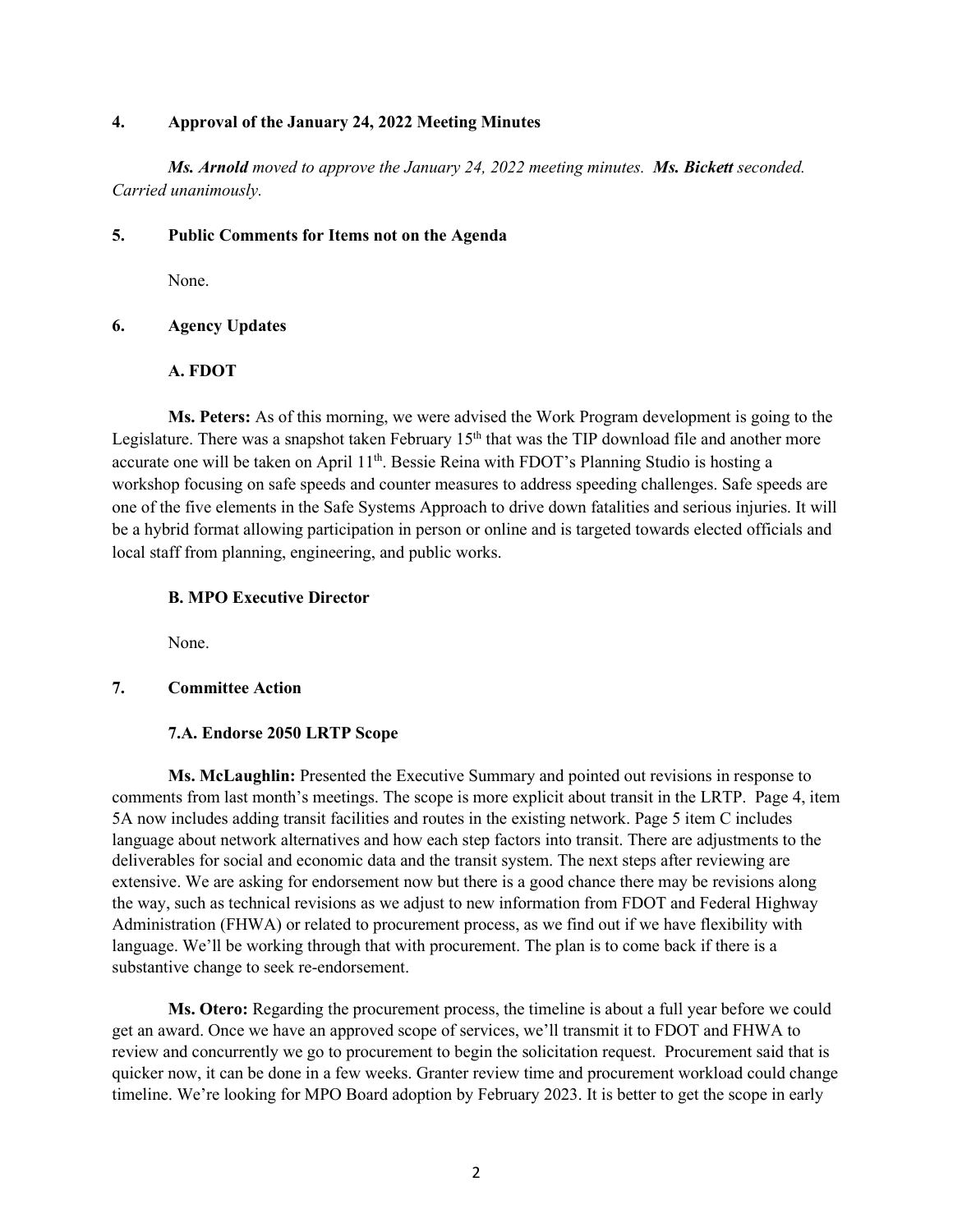instead of waiting until the last minute. We are required to submit the entire Request for Professional Services (RPS) packet to FDOT and FHWA before it is advertised and they have to review the final contract. Grants office also reviews and adds clauses. Probably 11 months if everything goes well, with a clean and short selection committee.

**Ms. Lantz:** On page 3 the goals and objectives section had a couple bullets about waiting for directives on areas of emphasis and expectations, is that one of those options discussed last time, if you get a letter late can you get it in? Is there leeway?

**Ms. McLaughlin:** We're hoping we can work through having options in the contract, it's something we were able to do last time.

**Ms. Peters:** I will emphasize that the planning emphasis areas are needed now.

**Mr. Scott:** FHWA has said anything we sent in the last letters is still there, so you can take out the parenthesis and leave "letters" plural.

**Ms. Lantz:** On page 4, 5B has to do a lot with the County Interactive Growth Model (CIGM), were you anticipating that they would work with that consultant, as a subconsultant or work together?

**Ms. McLaughlin:** In order to work with CIGM the consultant team will have to have on their team Metro Forecasting Models (MFM). The RFP references MFM as having proprietary management of the CIGM, so consultants that pay attention will know they need to include MFM.

**Mr. Scott:** What if it turns into an exclusive thing?

**Ms. McLaughlin:** That's a problem I haven't anticipated.

**Mr. Brock:** Is there prequalification for consultant?

**Ms. McLaughlin:** We will put together a point system for how they are rated. It's been a couple years so it's hard to recall what criteria we used last time but the rating criteria is something we will work through with County procurement.

**Ms. Peters:** When you say you can't require bidders to include a specific subcontractor on their team, is there a clause that's missing? Why can't you?

**Ms. McLaughlin:** It's more of a grant issue, when we use federal funds, we have never gotten approval for any sole sourcing.

**Ms. Peters:** I didn't know that moved into that sole sourcing area.

**Ms. McLaughlin**: It's a grey area.

**Mr. Brock:** Do you have what you're going to provide to the consultant?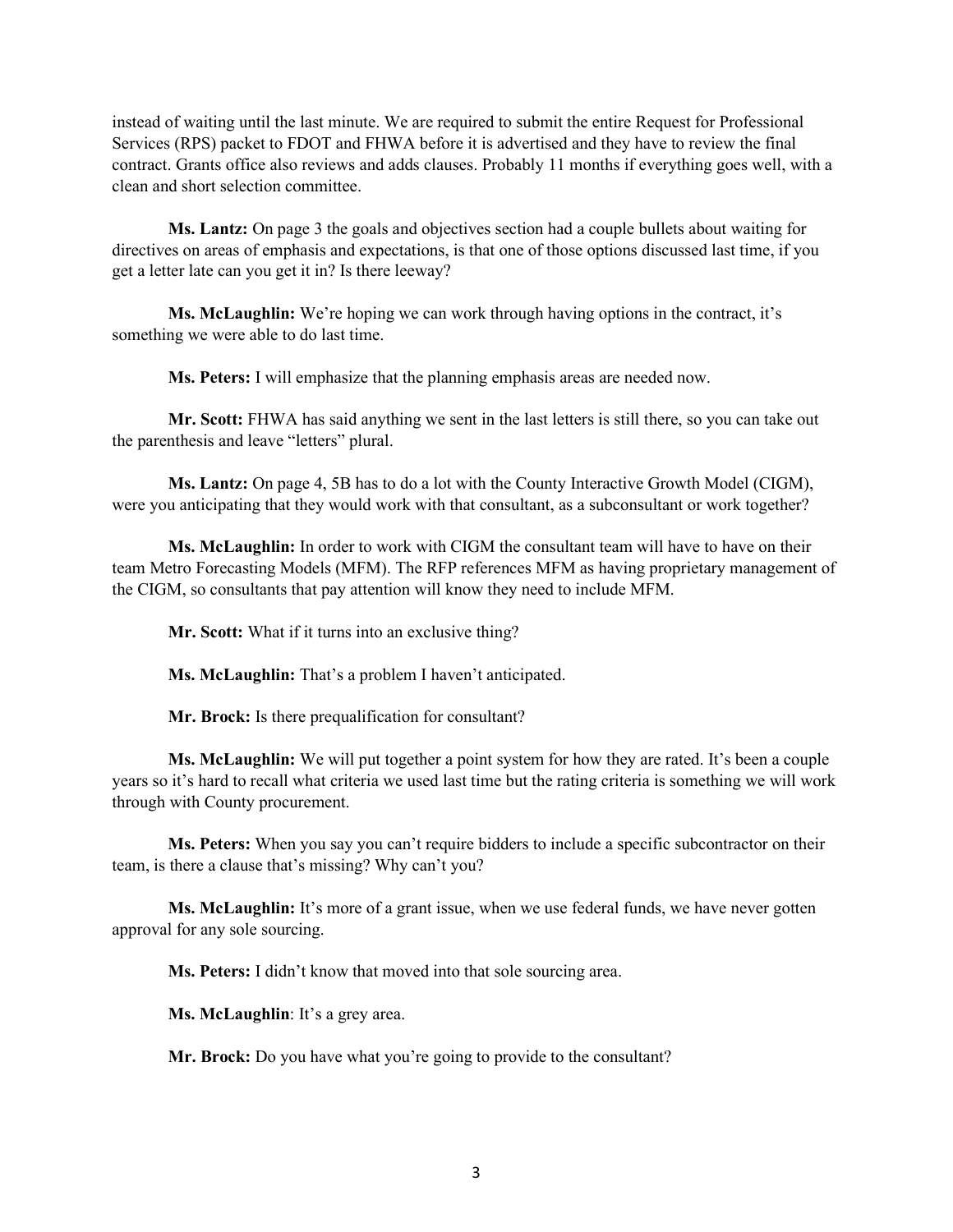**Ms. McLaughlin:** That's part of the packet we develop with Procurement. We will emphasize the existing 2045 LRTP and tech memos and data we want to use as our starting point. We want them to build on that not start over from scratch. We want to be efficient with public funds. It will probably be in our packet, depending on Procurement, we'll include the documents or have links to them on the MPO's website.

**Mr. Scott:** FDOT recently sent format templates, rolled up sections from Central Office, interaction between FHWA and FDOT, there could be a requirement to make the new LRTP look like that.

**Ms. McLaughlin:** We looked those over and thought the 2045 LRTP was very close to meeting the templates already. Don't know whether the templates are advisory or compulsory. We would pass along any FDOT guidance we receive.

*Ms. Arnold moved to endorse 2050 LRTP Scope and to move forward allowing for provisions and changes. Ms. Vandersluis seconded. Carried unanimously.*

#### **7.B. Review and comment on Draft UPWP (new 2-year)**

**Ms. Otero:** This is the new Unified Planning Work Program (UPWP) the MPO is required to develop and submit every two years which serves as resource and budget tool. It runs from July 1, 2022, to June 30, 2024. It will focus mostly on documents feeding into the LRTP, address results of the 2020 Census and the continued completion of the Congestion Management Process update. The development of the 2050 LRTP includes the Transportation System Performance Report, Transit Development, Plan Local Road Safety Plan, and other studies. There are several corrections to tables due to formula and carryover errors that will be updated. There are a couple things different about this UPWP, the funding available for the 2-year period—excluding the soft match—uses the Consolidated Planning Grant which combined 5305 allocations and PL [Planning] funding. Major difference in funding. Thought we were receiving approximately \$900,000 in SU funding but were informed that number will change to \$700,000 probably. There is some cushion built in for salaries, as the budget guidance hasn't told us what to do and this will allow for changes in salary.

**Ms. Peters:** For SU funding, it won't come all at once the first year, SU and PL funds are under a difference phase, when you see what's in the box or on a project, the spending authority is not the same as what you put it in the UPWP. The Department pulls together special budget and applies it in the whole district, this will be less because the district only gets a certain amount. Money will come, more in the second year and in next UPWP as we secure more budget for it. The first year of next UPWP is critical for the LRTP. The project was \$900,000 but Work Program said they can supply \$700,000.

**Mr. Scott:** Thought it was referencing 5305. PL changed, but 5305 has not, that's an amendment for later.

**Ms. Peters:** The Work Program group knows this is important and are working with Central Office about budget.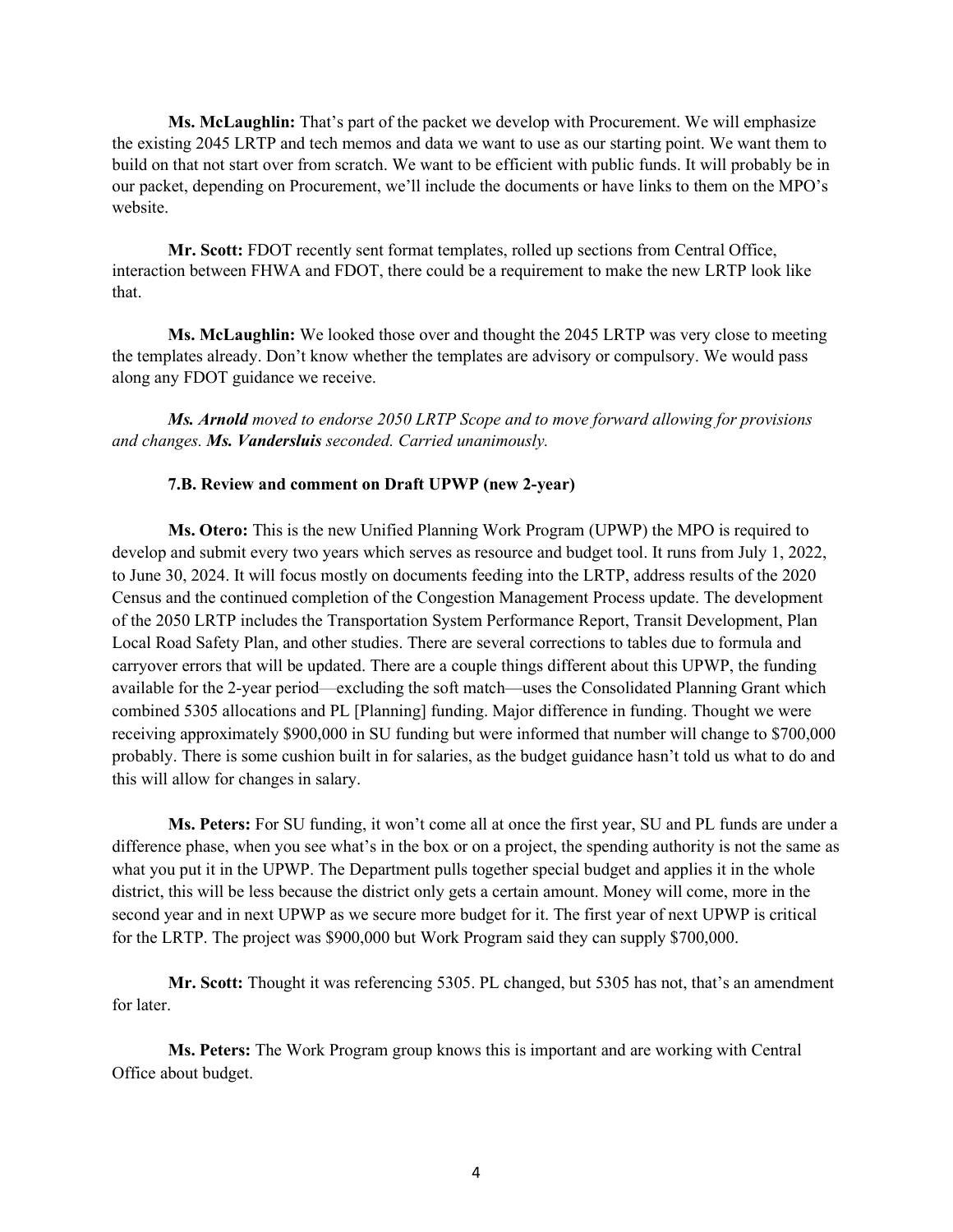**Ms. Lantz:** You used \$900,000 in the allocation and now are being told to go down to \$700,000.

**Ms. Otero:** We will reduce funding for first two years, and add more in the 3<sup>rd</sup> year, reducing money allocated, the money will still be there, but it will come in the  $3<sup>rd</sup>$  year. We do need it in that year to close out the LRTP.

**Ms. Lantz:** Will you have some funds encumbered?

**Ms. Otero:** I need money in the bank, a Notice to Proceed on certain tasks, then will move forward on the other projects.

**Ms. Peters:** They can do it in chunks, and they know the money has to start rolling in July, it will be piecemealed out to balance the budget.

**Mr. Brock:** SU versus PL money, is it back to where it needs to be on projects?

**Ms. Otero:** SU is usually spent on projects, for the MPO Board this is a planning priority, in the past we could bank some PL money, but FDOT does not want us to do that. They make us spend down all the PL money and that doesn't leave us money to complete the LRTP. The Board making this a priority allows us to use SU funds.

**Mr. Brock:** Will this continue?

**Ms. Peters:** They are aware of the 20/80 rule. Once you prioritize the project if you fall under the rule it offers an exception to the rule. FDOT realizes for the MPOs this is a big discussion on how to fund the LRTP. If it is not addressed the FDOT liaisons will go to Tallahassee [Central Office] and bring it up again, to a task force or something. It has to be addressed.

**Mr. Brock:** SU is for projects, not planning.

**Mr. Scott:** It came up for a vote at MPOAC to do major LRTP updates every 10 years [instead of every 5.] There wasn't consensus.

**Ms. Otero:** A draft of the UPWP has to go to FDOT by March 15 for review.

**Ms. Lantz:** On page 24, on delivery dates task, the CIGM target date is March 2021, should it be March 2023?

**Ms. Otero:** Yes March 2023, correction noted. We need to receive all comments within the next week.

*Mr. Scott moved to endorse draft UPWP with comments as necessary. Mr. Brock seconded. Passed unanimously.*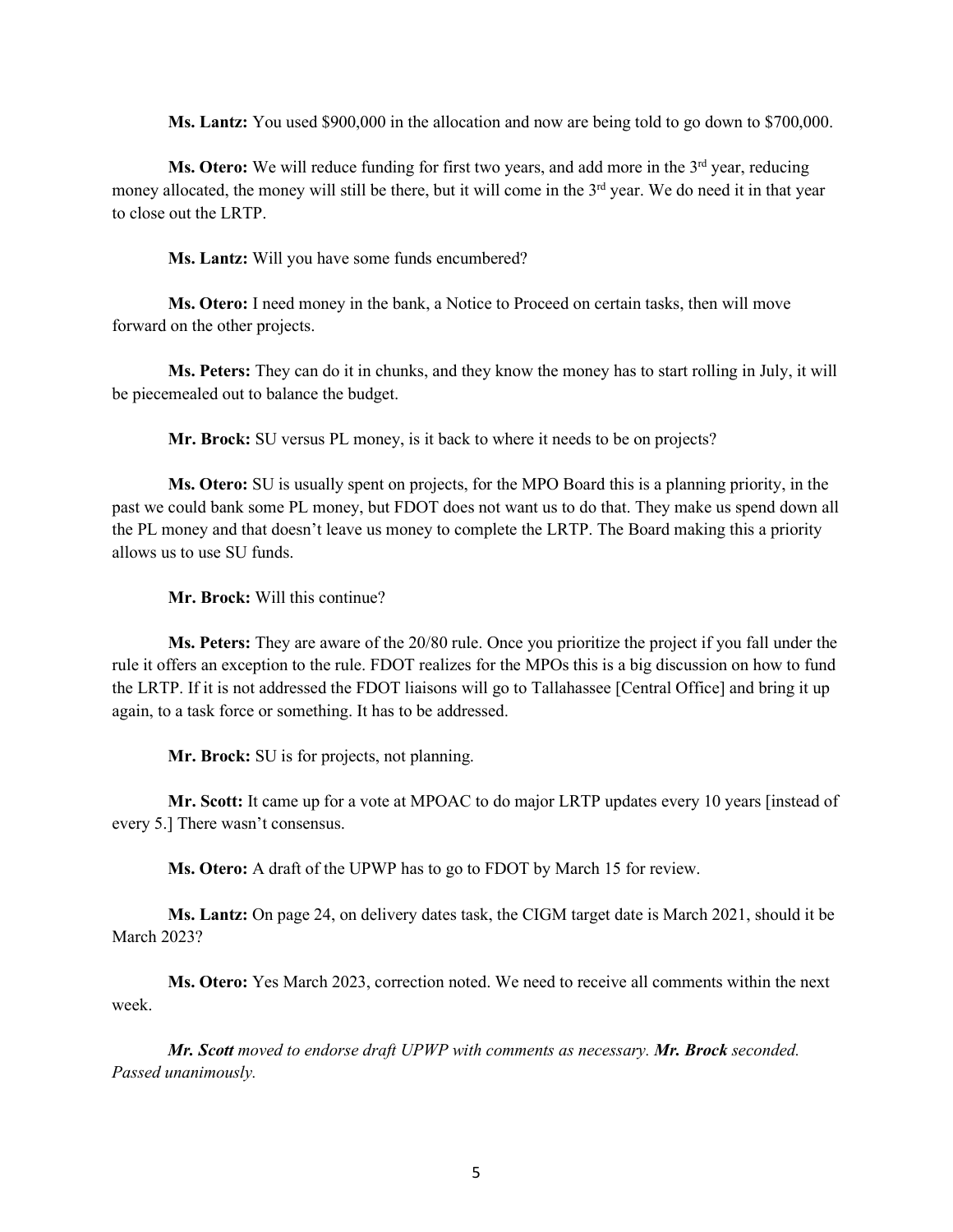#### **8. Reports and Presentation (May require Committee Action)**

### **9. Member Comments**

**Ms. Bickett:** The City presented to City Council the Bike Ped Master Plan and the Bike Loop update was well received. We're gathering public comments and working on a Bike Loop map, some ideas for Fleischman Rd. There were couple of meetings in March, and it's going back to City Council for the April workshop and hopefully we can move forward so the projects can get on the [priority] list.

**Mr. Scott:** What is the loop?

**Ms. Bickett:** Naples Pathway Coalition's [Paradise Coast] Trail [Feasibility Study] ties into the [Gordon River] Greenway. We're hoping to promote this in the City, coordinating with NPC's consultants too. The maps will identify it, it's entirely within the City, with an extension of the trail in city limits that comes up by the zoo. Key points are to incorporate additional wayfinding signage. We don't have bike lanes for the whole loop but we're looking at infrastructure and community support.

**Mr. Scott:** SUN Trail always wants to go to the water.

**Ms. Bickett:** It may have signage for the beach and parks, and parking may be available to park and ride [to the beach].

**Mr. Brock:** Have you looked at the Office of Greenways and Trails to become an official Trail City? There are resources in that office, it's an application process, but it's worthwhile to get that designation.

**Ms. Bickett:** We will take a look at it.

**Mr. Scott:** We got our numbers late last week, from Mark [Reichert], to MPOAC. Lee is getting \$2.5 million more than before from the formula, \$2.5 million per year,  $1/3$  each. Collier is getting \$1.4 million per year over 5 years. We've heard a push to get rid of the gas tax and heard from Washington to get rid of federal gas tax too. There was discussion that they have tiers of projects, tier 1 has \$9 million. Costs estimates going up.

**Ms. Otero:** It's not the windfall we expected.

**Mr. Scott:** It's better than getting less but it's not covering everything. We were the lowest per capita state.

**Mr. Brock:** Is that split up [between several funding sources]?

**Mr. Scott:** Yes. Carbon Reduction is \$360,000.

**Ms. Peters:** Does that funding have to go to carbon reduction projects?